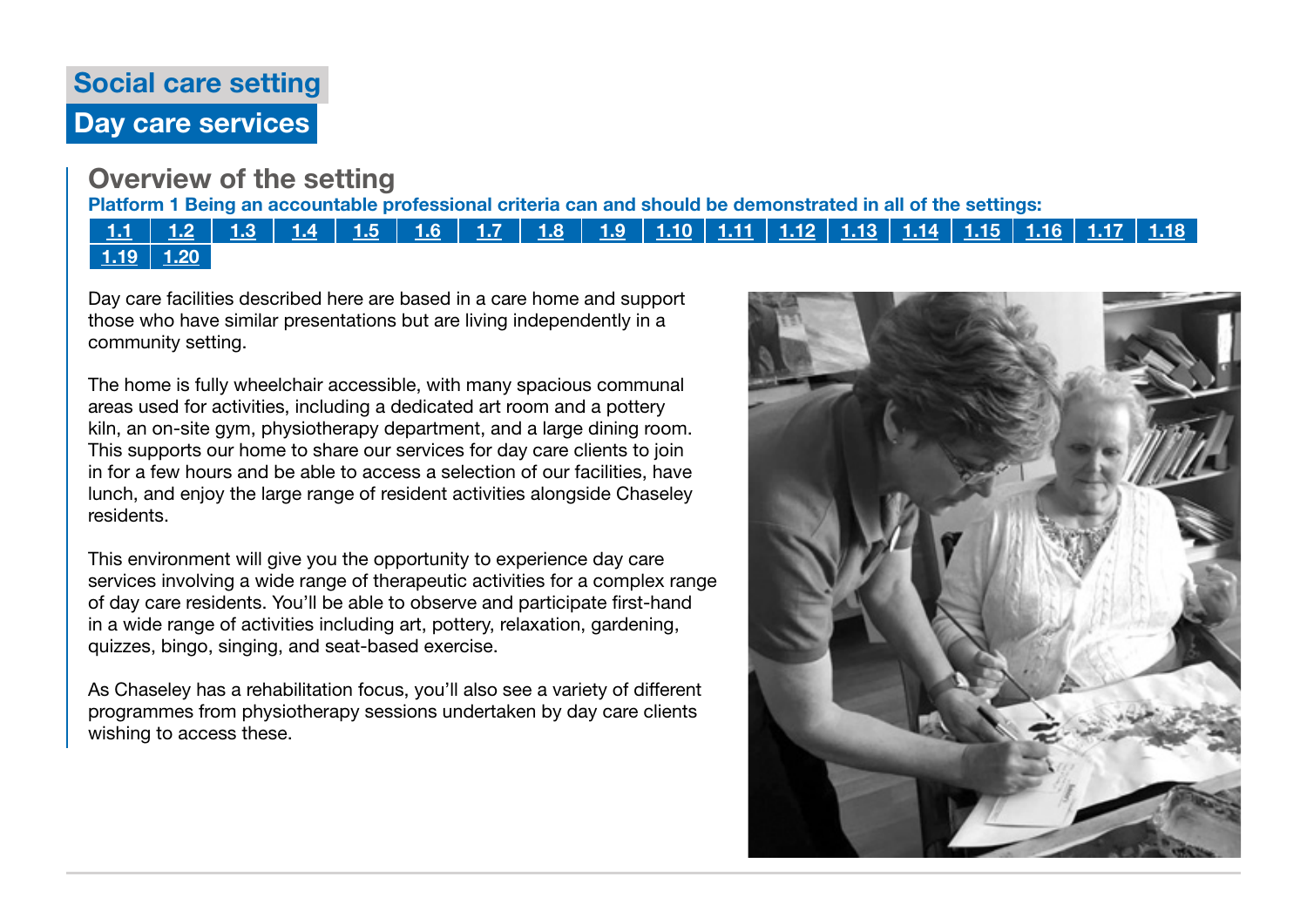Day care also offers the opportunity to observe:

- $\blacksquare$  autonomous practice less nursing oversight than in the main home
- $\blacksquare$  decision making independent, nurse led decisions
- duty of care possible disclosures or signs of neglect as this is likely to be the only service the person is accessing when they live at home
- professional independence
- risk assessments
- skill mix on occasion may need to quickly upskill the workforce due to changing individual needs or a new person we are supporting.

You'll also support the social interaction side of day care, ensuring all participants get to enjoy seeing a familiar group of faces in a safe and secure setting.

All care support interactions are carefully recorded as part of the electronic care planning for day care residents.

We also:

- support day care residents to manage finance/budgeting
- engage in community relationships/intergenerational work connecting up with the community e.g. with schools and local college students
- champion disability in all activities including sport
- have very individualised ways of communicating for people who are non-verbal.

### Hello my name is… Jean

I live at home with my husband Ian, who enjoys bringing me to Chaseley's day care services as this gives him a respite from providing dedicated care and support. I really enjoy meeting up with familiar friends and joining in on lots of activities that are on offer at Chaseley. I feel supported and well looked after and really enjoy spending time in a safe and familiar setting where my care needs can be supported.

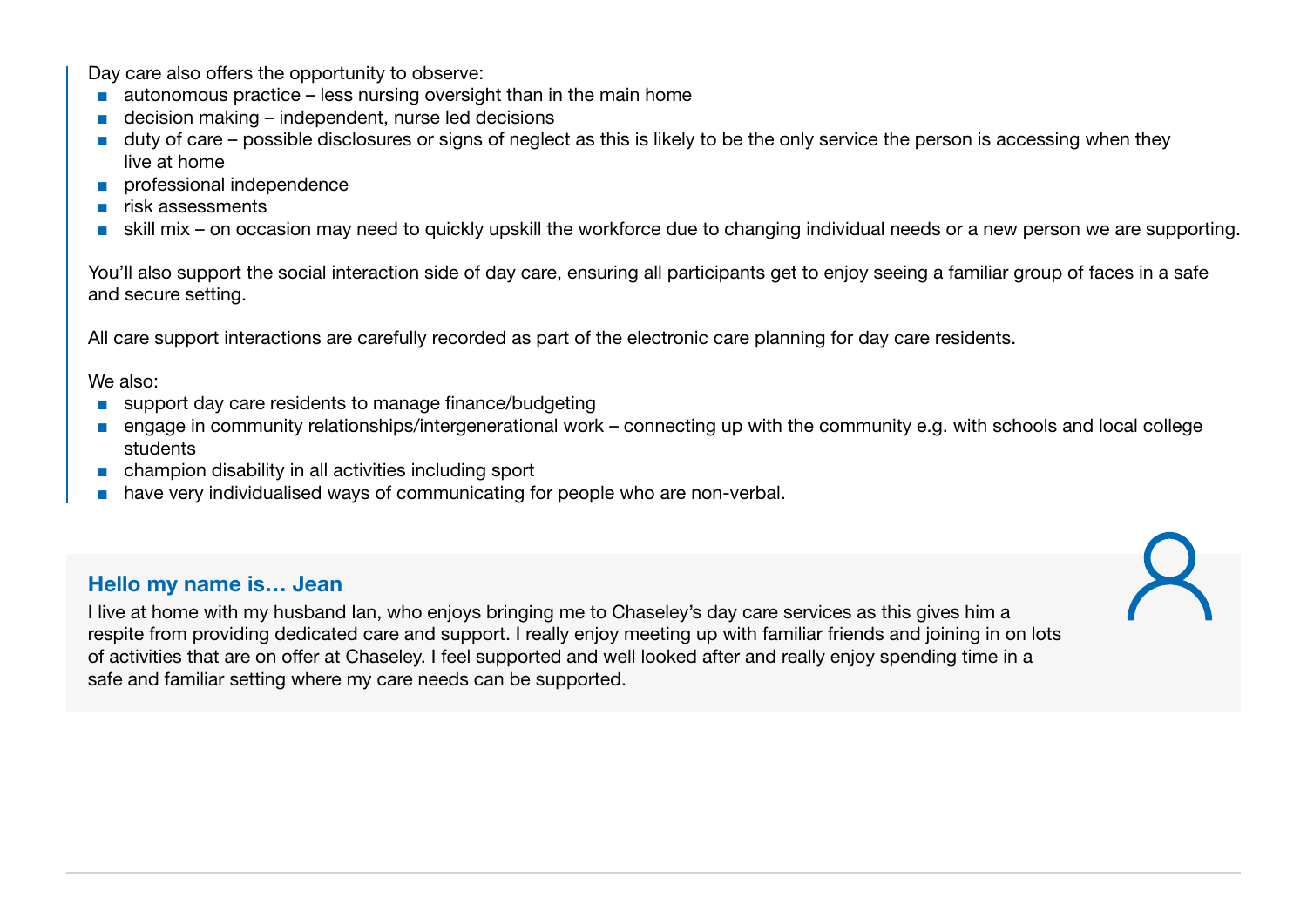## Clinical skills employed in this social care environment

- complex clinical care
- $\blacksquare$  rehabilitation therapies including physiotherapy
- application of infection prevention and control
- risk assessments (environmental, moving and handling, medication)
- multi-disciplinary teams sharing information
- percutaneous gastrostomy tube care
- undertaking and recording of clinical observations
- continuous clinical and risk assessments for each clinical domain
- managing deterioration
- understanding frailty
- understanding falls risk
- monitoring of various conditions i.e. diabetes management using a blood glucose meter
- intensive support interaction.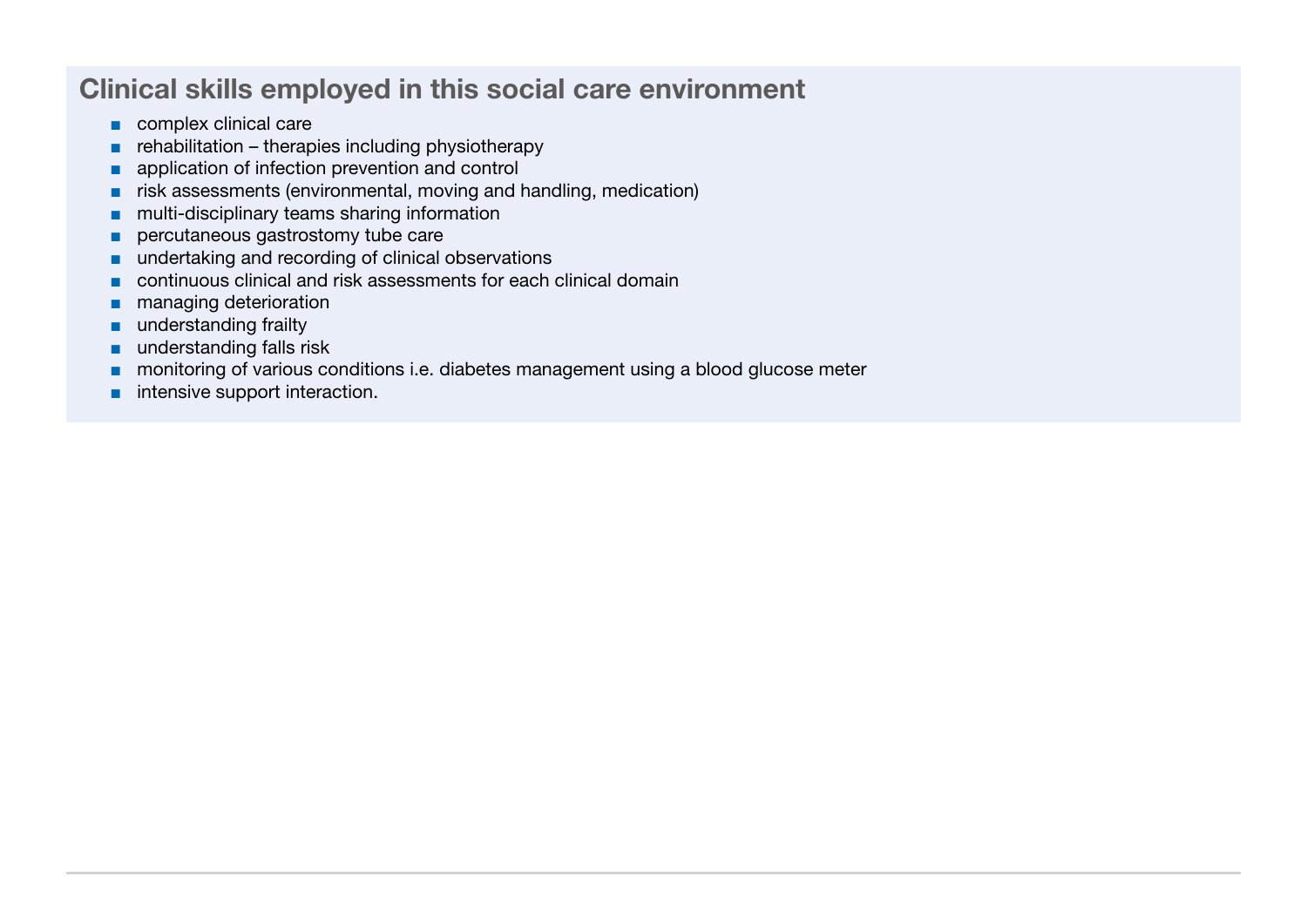### People likely to be working during a normal shift

- wider home care team and nurses
- activities staff
- management team
- administrative teams
- housekeeping teams
- maintenance
- catering team.

## Therapy team

- physiotherapists
- occupational therapists
- therapy assistants.



# Multi-disciplinary opportunities to work with registered nurses from different fields, allied health, and other professionals



### Placement funders and social workers

Placement funders and social workers are often regularly in touch to gather updates on day care residents, their interactions, and their enjoyment and progress within the day care settings.

At times it may be necessary to raise safeguarding alerts due to day care resident disclosures or presentations when attending the service which require escalation to other healthcare professionals to gain help or support.